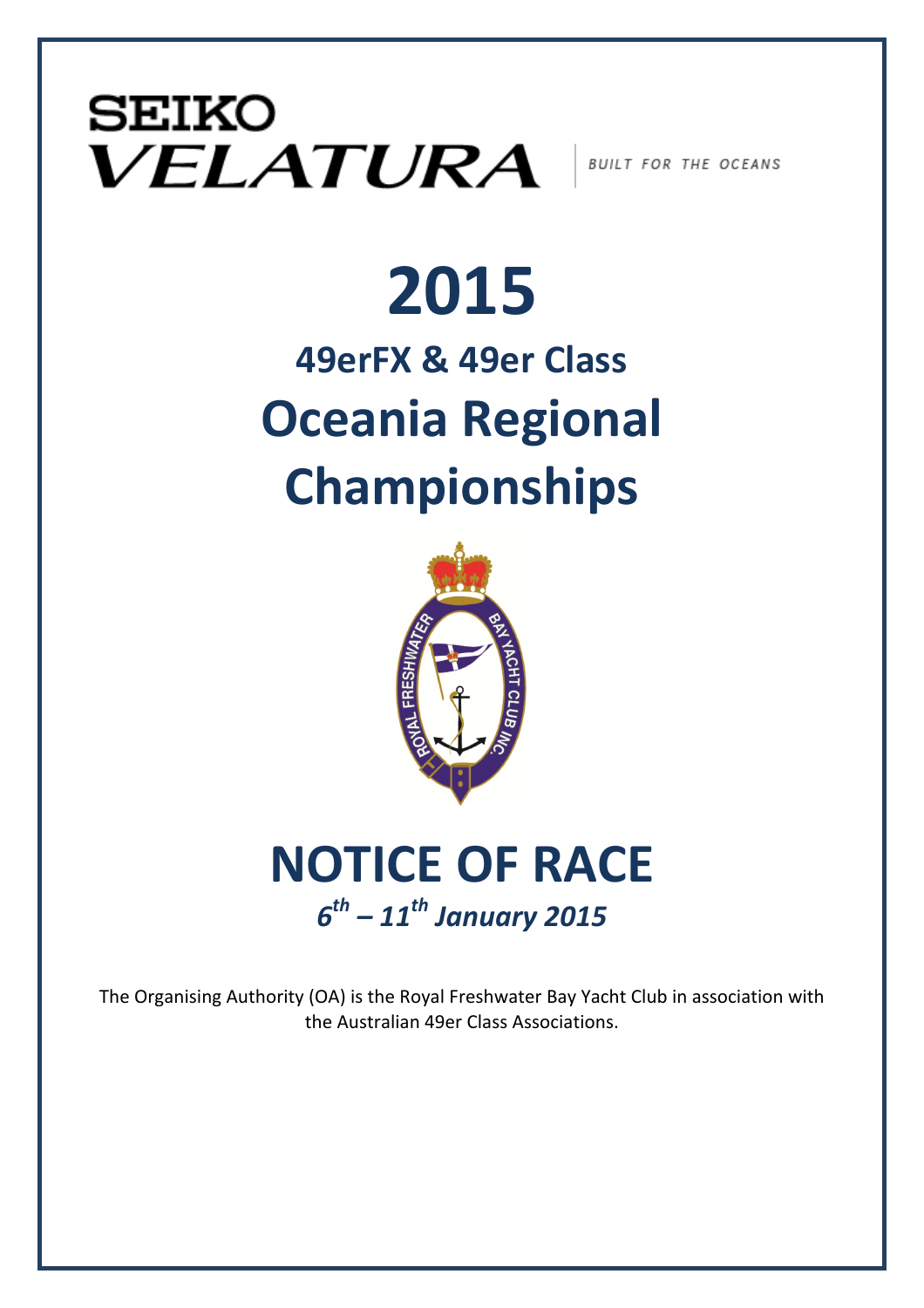### **NOTICE OF RACE**

#### **1 Rules**

1.1 The regatta will be governed by the rules as defined in The Racing Rules of Sailing (RRS); The prescriptions and Special Regulations of Yachting Australia Inc. (YA) – Part 2; Relevant Class Association Rules

#### **2 Advertising**

2.1 Boats may be required to display Event sponsor's name(s)/logo(s). If required, the Organising Authority will supply these items and they shall be affixed and/or worn as prescribed at registration.

#### **3 Eligibility** and Entry

- 3.1 Entry is open to all boats of the 49er FX and 49er classes, with no restrictions on gender.
- 3.2 Competitors shall be financial members of the International 49er Class Association.
- 3.3 All competitors shall comply with ISAF Eligibility Rules.
- 3.4 Australian competitors shall be financial members of a club, affiliated to Yachting Australia through their relevant MYA.
- 3.5 Eligible boats shall enter on line via the Royal Freshwater Bay Yacht Club website; http://www.rfbyc.asn.au/content/on-water/regattas.php
- 3.6 Each participating boat shall be registered and measured before the first warning signal of the event. Boats that have a measurement certificate from the 2014/15 Australian Championships do not need to be measured unless using different equipment from what was used during the 2014/15 Australian Championships.
- 3.7 Entry Fee for 49er and 49er/FX is AUD \$300 if received by midnight 1700 on Friday, 5 December 2014.
- 3.8 Entries received after 1700 on Friday, 5 December 2014 shall incur an additional late fee of \$50.
- 3.9 Entries close 1200 on Tuesday, 6 January 2014.

#### **4 Format of Racing**

- 4.1 The 49er and 49erFX classes will race on the same course area.
- 4.2 The regatta series will consist of Qualification Races and Finals Races.
- 4.3 At the completion of the Qualification Races boats placed  $1<sup>st</sup>$  through to  $10<sup>th</sup>$  overall for each fleet will compete in 3 Finals Races.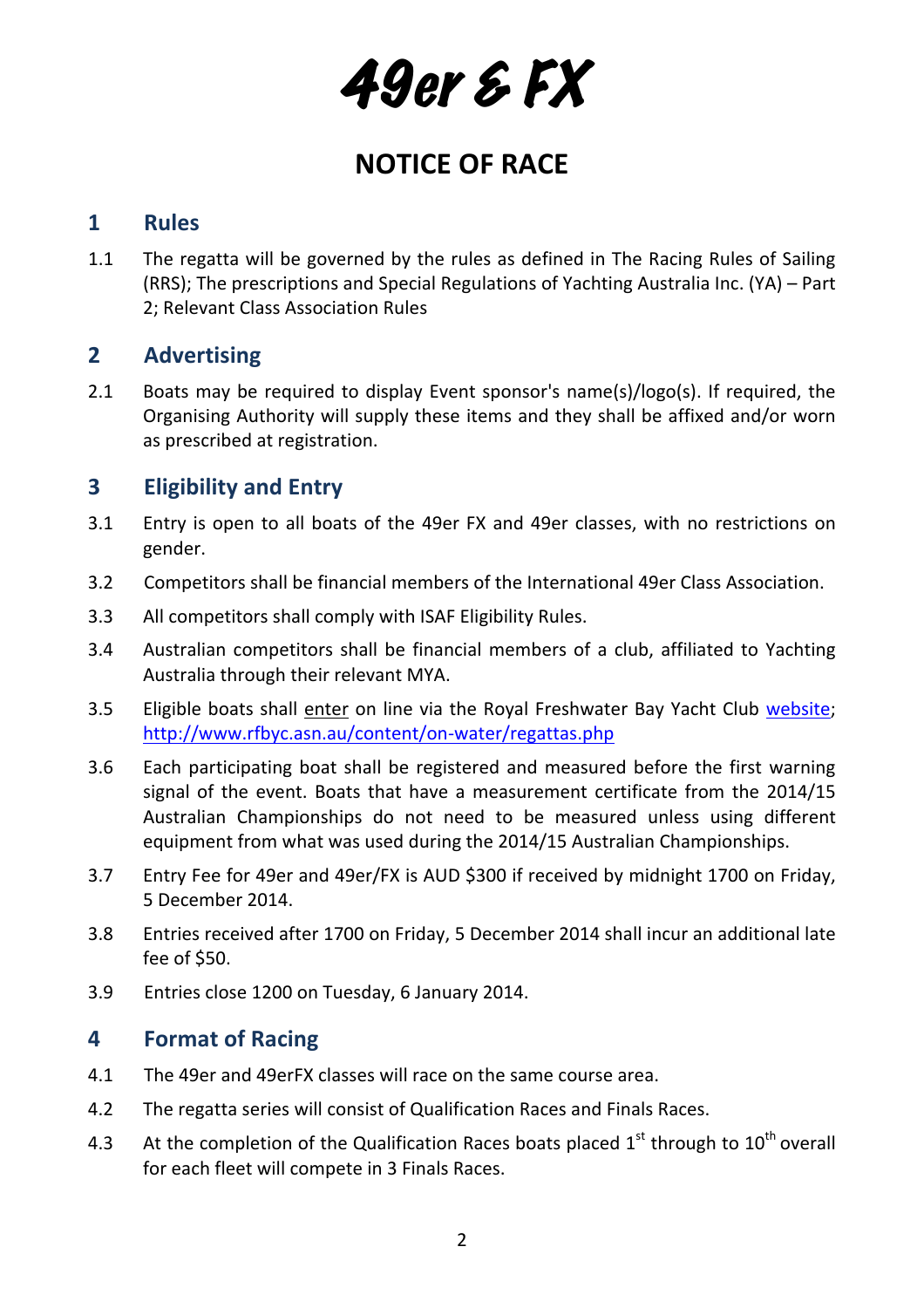#### **5 Scoring**

- 5.1 The Low Points Scoring System of RRS Appendix A will apply.
- 5.2 Four races are required to be completed to constitute the regatta.

#### **6 Schedule of Events**

| <b>DATE</b>               | <b>TIME</b>   | <b>EVENT</b>                                |
|---------------------------|---------------|---------------------------------------------|
| Tuesday, 6 January 2015   | $1000 - 1300$ | <b>Measurement and Registration</b>         |
|                           | 1300          | Competitor's Briefing                       |
|                           | 1400          | <b>Practice Racing</b>                      |
|                           | 1800          | <b>Welcome Function</b>                     |
| Wednesday, 7 January 2015 | 1300          | Qualification Racing - First Warning Signal |
|                           | 1800          | <b>Twilight Sailing</b>                     |
| Thursday, 8 January 2015  | 1300          | Qualification Racing - First Warning Signal |
| Friday, 9 January 2015    | 1300          | Qualification Racing - First Warning Signal |
| Saturday, 10 January 2015 | 0930          | Qualification Racing - First Warning Signal |
| Sunday, 11 January 2015   | 1300          | <b>Qualification Racing</b>                 |
|                           | 1630          | <b>Medal Racing</b>                         |
|                           | 1900          | <b>Presentation Function</b>                |

- 6.1 The start times for the second and succeeding races on each day will be as soon as practical after the conclusion of the preceding race.
- 6.2 The organising authority may reschedule races at its discretion.
- 6.3 No more than 5 qualification races will be sailed in one day.
- 6.4 No warning signal shall be made after 1830 on Sunday, 11 January 2015.

#### **7 Measurement**

- 7.1 Boats that do not have a measurement certificate/stamp from the 2014/15 Australian Championships shall be available for inspection and measurement checks from  $1000 - 1300$  on Tuesday, 6 January 2015. Any boats that wish to use different equipment from what was measured at the 2014/15 Australian championships must have that equipment measured in the time prescribed in the schedule.
- 7.2 Spot checks on equipment may be made at any time during the regatta. It is the owner's responsibility to ensure that their boat conforms to their class rules.
- 7.3 Only one set of sails and one forestay shall be used throughout the duration of the Championship.
- 7.4 Equipment shall only be replaced with the written permission of the Race Committee or event measurer.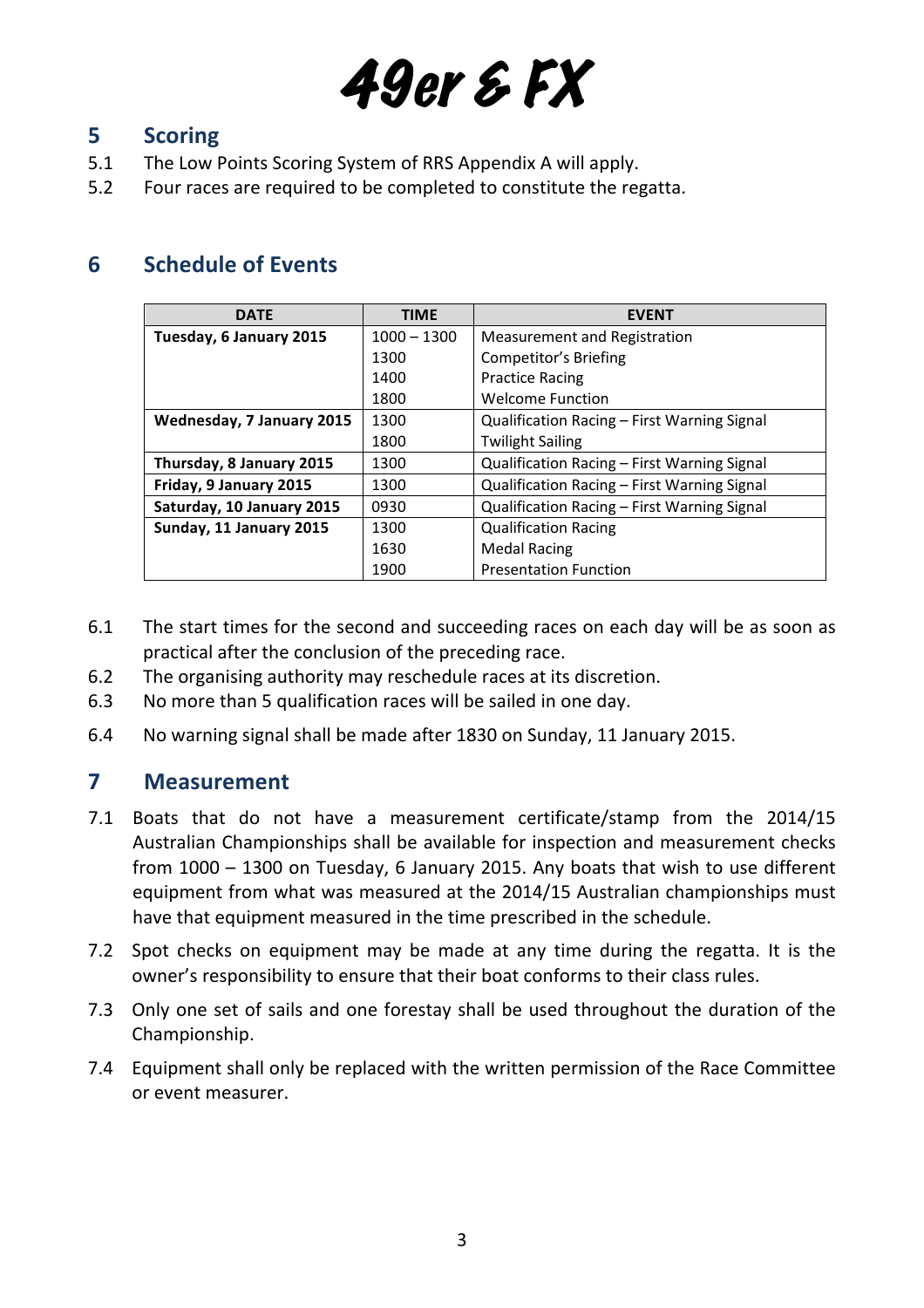#### **8 Sailing Instructions**

- 8.1 The sailing instructions will be available via the 49er.org website prior to the first day of the regatta and also at registration.
- 8.2 The racing area will be on the waters of the Swan River, Western Australia; primarily in Freshwater Bay and Melville Water.

#### **9 Courses**

9.1 The courses to be sailed will be windward-leeward courses with race target times of 30 minutes for courses in Melville Water East and 20 minutes for courses conducted in Freshwater Bay.

#### **10 Penalty System**

10.1 RRS rule 44.1 is changed so that the Two-Turns Penalty is replaced by a One-Turn Penalty.

#### **11 Support Boats**

11.1 If called upon support boats will be required to act as rescue boats.

#### **12 Prizes**

12.1 Prizes shall be awarded to;

#### For the 49erFX class:

- $1<sup>st</sup>$ ,  $2<sup>nd</sup>$  &  $3<sup>rd</sup>$  Overall (Open)
- $\bullet$   $1^{\text{st}}$  Overall all female crew

#### For the 49er class:

 $1<sup>st</sup>$ ,  $2<sup>nd</sup>$  &  $3<sup>rd</sup>$  Overall (Open)

Further Prizes will be given at the discretion of the Organising Committee.

#### **13 Entry Disclaimer**

13.1 It is the competitor's decision to enter the Event or to start and continue in any race. Competitors shall accept that their participation in the Event is at their exclusive risk in every respect. See Rule 4, Decision to Race. The Organising Authority, and the host club, their officers, members, servants and agents accept no responsibility in respect of loss of life, personal injury or loss or damage to property which may be sustained by reason of their participation or intended participation in this Event or howsoever arising in connection with this Event.